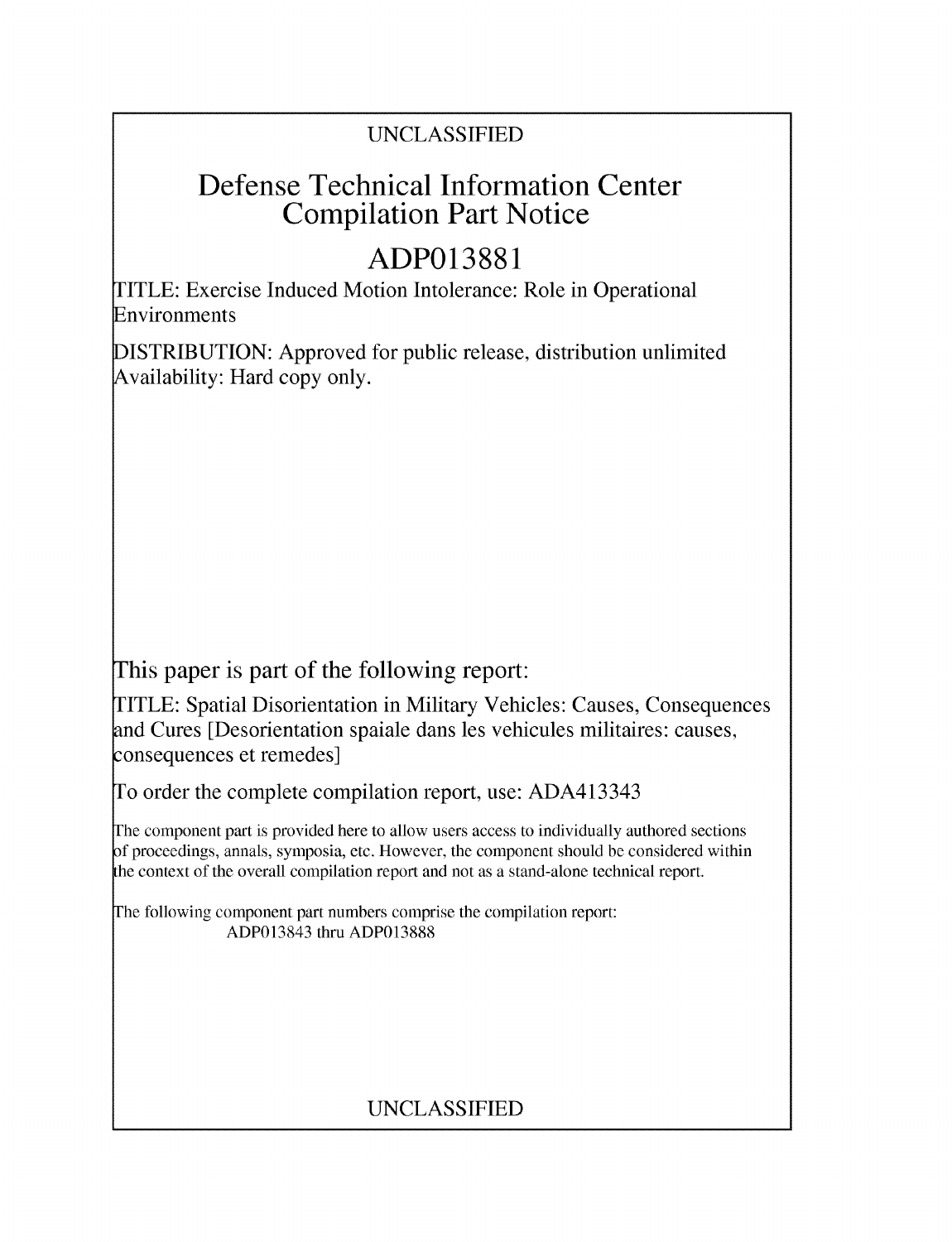## Exercise Induced Motion Intolerance: Role in Operational Environments

### Corresponding Author: Kim R. Gottshall, **COL, AMSC USA**

Department of Defense Spatial Orientation Center Department of Otolaryngology Naval Medical Center 34520 Bob Wilson Drive, Ste 200 San Diego, CA 92134, USA

Phone: (619) 5329604 Fax: (619) 5326088 E-mail: krgottshall @nmcsd.med.navy.mil

#### Co-Authors:

Robert J. Moore, LTC (ret) AMSC USA Richard D. Kopke, COL MC USA Michael E. Hoffer, CDR MC USN Derin Wester, PhD Peter Weisskopf, LCDR MC USN Carey Balaban, PhD

#### Summary

Exercise induced motion intolerance is a newly recognized disorder. This condition has a profound impact on military individuals in operational environments. Individuals present with a variety of symptoms including: headache, nausea, vertigo, and disequilibrium, which occur after exercise. The symptoms generally worsen with time and can significantly impact patients' daily routines since, often, only minimal exertion produces symptoms. We present a cohort of fifteen patients with exercise-induced motion intolerance. We detail the diagnostic work-up in this group of individuals including differentiating this disorder from common motion sickness and other vestibular pathologies. All of the individuals responded to customized vestibular rehabilitation including vigorous physical exertion with head motion. Since this disorder is poorly recognized and responds well to treatment we hope to provide guidelines that will allow practitioners to manage this disorder. Information from this abstract has bearing involving mechanisms and predisposing factors involved in motion sickness for individuals in operational environments and on a variety of military vehicles.

#### Introduction

Exercise induced intolerance is a recently described balance disorder. There are sparse reports of conditions resembling this disorder in the literature.<sup>1</sup> No prevalence or gender specificity has been identified. The disorder is characterized by nausea and disequilbrium that occur with a change in head position during exercise. Patients will usually demonstrate difficulties performing sit-ups, push-ups, running, and swimming. However, these individuals do not have trouble riding a stationary bicycle.<sup>2</sup> Symptoms can continue or intensify post exercise and may require a cool down period before fully resolving. Patients are often affected by the emotional components of the disorder, which include the sudden onset of this disorder in previously healthy individuals and the subsequent fear of inability to perform occupational tasks in operational environments due to their symptoms. The disorder may be confused with motion sickness. However, these individuals rarely demonstrate classical motion sickness or variants such as Sopite syndrome. The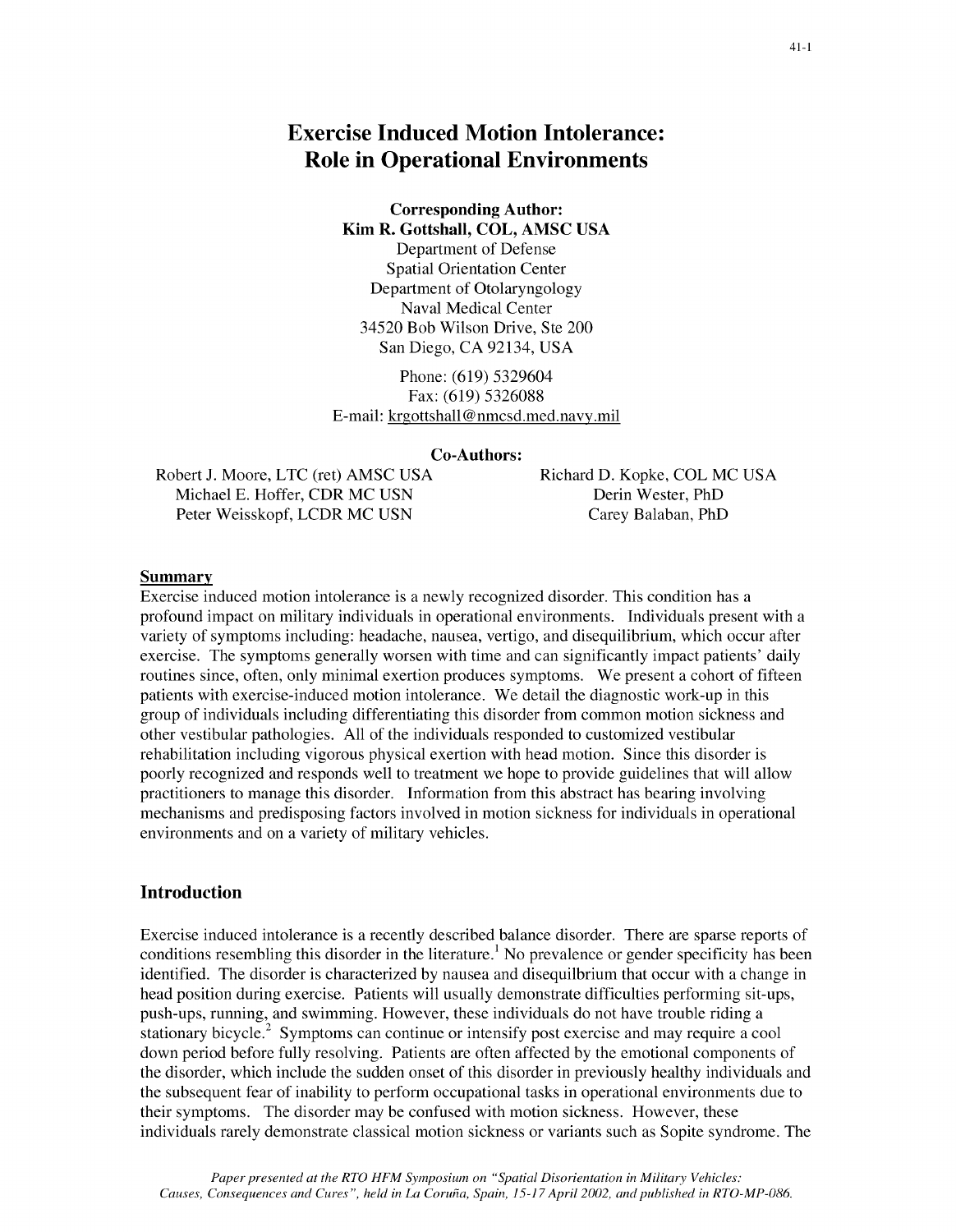etiology is poorly understood, but the disorder is an acquired phenomenon. Exercise induced motion intolerance must be distinguished from congenital anatomical inner ear malformations such as patent vestibular aqueduct which causes dizziness with exercise. The condition has military relevance as individuals with this disorder perform poorly in most operational settings and cannot perform physically demanding military tasks. In addition, the physical conditioning training required of active duty individuals cannot be performed if the service member suffers from exercise-induced motion intolerance. Finally, there may be a causal relationship between head trauma and this disorder.<sup>2</sup>

A number of therapeutic modalities have been attempted to control or treat this disorder.<sup>3</sup> Traditional vestibular rehabilitation has been unsuccessful in treating this disorder likely because the therapy fails to stress the system sufficiently. Virtual reality has also been tried but head on body motion was not significant enough in frequency or amplitude to control this disorder. After seeing a number of patients with this disorder in our center, we decided to implement a therapeutic exercise intervention program tailored to the patient's symptoms. The purpose of this study was twofold. The first purpose was to describe the entity of exercise induced motion intolerance. The second purpose was to describe the effects of vestibular physical therapy intervention on subjects with exercise induced motion intolerance. Vestibular physical therapy has been used successfully for patients with complaints of dizziness, imbalance, or other vestibular dysfunctions that are reproduced by movement activities  $4-7$ 

#### Material and Methods

Fifteen patients presented with symptoms of exercise induced motion intolerance to the Department of Defense Spatial Orientation Center Between May of 1998 and November 2001. Diagnosis was based on history of a patient having symptoms of nausea, disequilibrium, and "dizziness" precipitated by bouts of exercise requiring head motion. There were eight males and seven females with an age range of 21-37 (with the exception of one patient age 60). The mean age was 23.5 years. Forty-seven percent (7/15) had a recent history of mild head trauma secondary to military training. Inquiry about smoking history was made because reports in the literature have suggested that smoking effects vestibular function and dizziness.<sup>8</sup>. Individuals underwent a full history, physical, and vestibular test battery. This included a standardized vestibular history and physical exam. Sinusoidal rotational chair testing was performed to assess vestibular ocular reflex gain, phase, and symmetry, and time constant evaluation step-testing (Micromedical Inc, Chatham, Illinois). Computerized dynamic posturography sensory organization test (CDP SOT) (Neurocom, Inc. Portland OR) was utilized to assess vestibular spinal reflex function. In addition, the Dynamic Gait Index (DGI) **9,** the Activity Balance Confidence Scale (ABC),  $^{10}$  and the Dizziness Handicap Index (DHI)<sup>11</sup> were administered. This battery of vestibular tests was used as an income/outcome measure to assess the results of the rehabilitation program. Time to return to full duty status and regular physical exercise was also documented. We believe that the return to duty tasks and rigorous physical training is the ultimate outcome measure.

Patients underwent a tailored therapeutic exercise intervention developed for each individual with this disorder. Traditional principles of therapeutic exercise were applied to the design of the vestibular rehabilitation regime. Stimuli procedures were selected to provoke vestibular perturbation. Patients performed voluntary and active motion tasks in pain-free available ranges of motion. Appropriate resistance was applied in which the patient performed at maximal tolerated effort. Diagonal and spiral patterns of motion were utilized to simulate functional tasks. External mechanical factors involved in the patient's operational environment such as gravity, acceleration, variable resistance, momentum, and maintaining body position on a fluctuating base of support were considered and included in designing each individuals exercise regimen.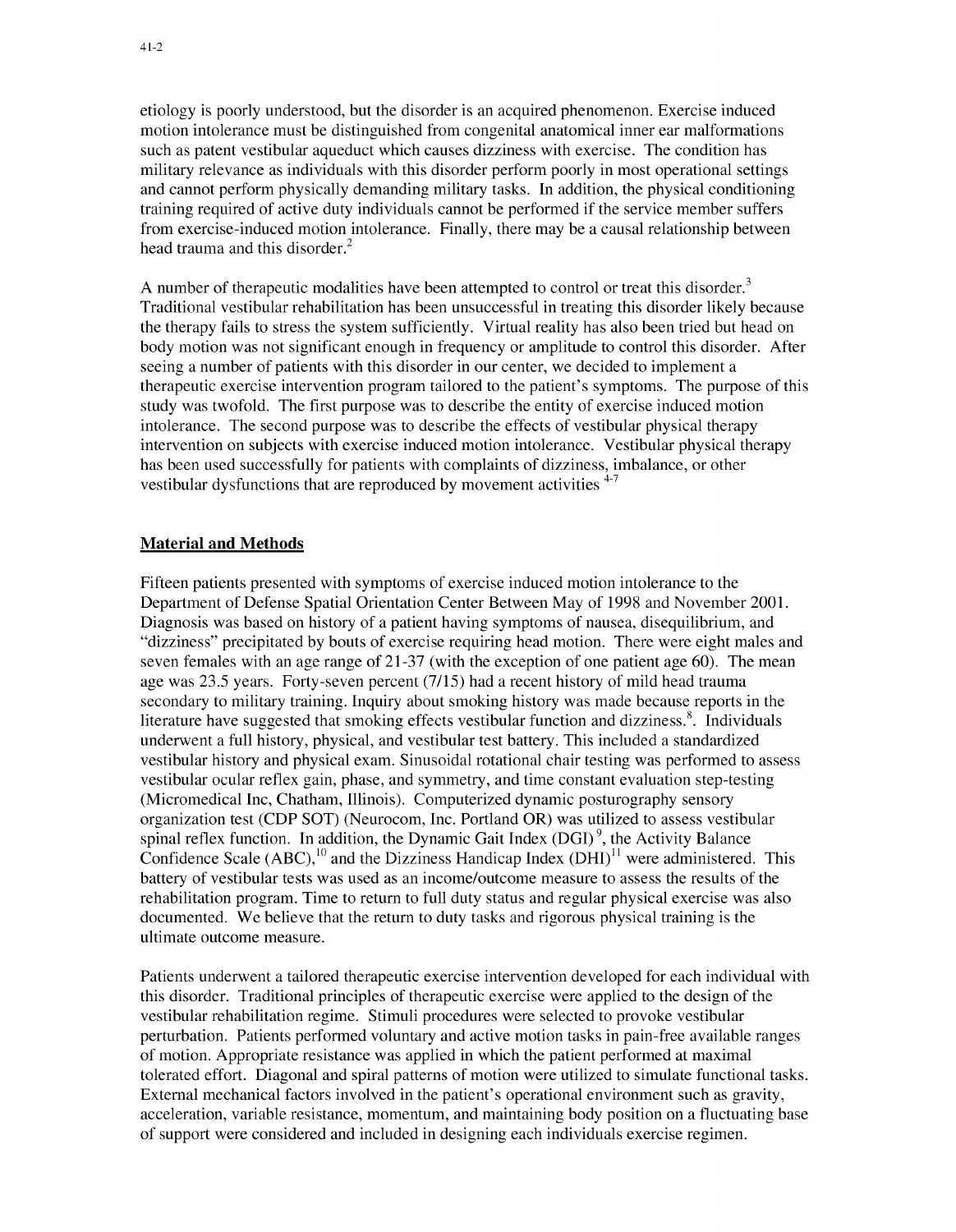In particular, the therapeutic intervention included a pre-conditioning phase and a therapeutic exercise phase. The pre-conditioning phase was comprised of a walk-jog-run program progressing over five steps from a timed walk followed by a timed jog to a three mile run. The therapeutic exercise phase included an overlay of head motion with the walk-jog-running, spiral and diagonals positional exercises, and exercises on an unstable surface.

#### Results

The mean time of return to duty for the study group was 4.6-week (range of 2.5-7.5 weeks). Post testing was performed when subjects achieved the functional outcome measure of running three miles asymptomatically. Vestibular assessment test means for DHI, ABC, DGI, and CDP SOT pre and post vestibular physical therapy are presented in Figure 1. Statistically significant differences were found for all assessment parameters after vestibular physical therapy intervention ( $p < 0.05$ ). The DHI decreased by a mean of 17.3 points. The ABC scale improved by a mean of 18.5 points after vestibular physical therapy. The DGI increased a mean of 0.8 points. All subjects achieved the maximum possible points (24) on this assessment post therapy. The CDP SOT scores improved from a mean of 67.0 points pre physical therapy intervention to 71.3 post therapy. An example of the sinusoidal rotations chair test results is presented in Figure 2. All patients initially had a phase abnormality at 0.64 Hz on sinusoidal rotational chair testing. Post vestibular physical therapy all subjects returned to normal functional range at 0.64 Hz. This result was statistically significant ( $p< 0.05$ ). The normalization of function was maintained in 11 of the 15 patients. We observed when obtaining patient history that five of our subjects were smokers. It has been suggested that smoking effects vestibular function. **8** Upon review, it was noted that the recurrence rate was significantly higher in smokers. Smokers demonstrated a 60% recurrence (3/5) as compared to non-smokers who demonstrated a 10% recurrence (1/10).

#### **Discussion**

Exercise induced motion intolerance appears to be a newly described clinical entity. This group of patients must be distinguished from other forms of dizziness so that the appropriate treatment may be administered. Many of these individuals have suffered mild head trauma prior to the onset of this disorder. The association of head trauma with balance disorders has been reported in the past, but specific links to exercise induced dizziness has not been discussed.<sup>12</sup> The consistent VOR phase abnormality at 0.64 Hz on sinusoidal rotational chair testing appears to represent an increase in velocity storage and results in a visual anticipation during head motion. In these patients the eyes lead the head only when the system is stressed during exercise involving head on neck rotation.<sup>13</sup> This observation is supported by the fact that patients do not experience dizziness when riding a stationary bike. These patients do not respond to traditional vestibular rehabilitation and appear not to demonstrate spontaneous resolution of symptoms. In addition, the appearance of this disorder in otherwise healthy individuals is associated with a significant emotional component. Individuals fear that they may not meet occupational performance standards, or could lose their jobs. Customized vestibular physical therapy intervention with an overlying head motion paradigm resulted in resolution of symptoms in all patients seen at our center. Objective outcomes scores and successful return to work, confirm the patients' reports that they feel better. Unfortunately, smokers face a significantly increased risk of recurrence. Individuals do respond to repeated vestibular physical therapy intervention but have consequentially been on limited duty for an extended period of time. This negative impact of smoking on successful control of vestibular disorders has been reported in the literature at a rate of 44 percent, which is lower than our 60 percent incidence in our exercise induced motion intolerance population. $^{11}$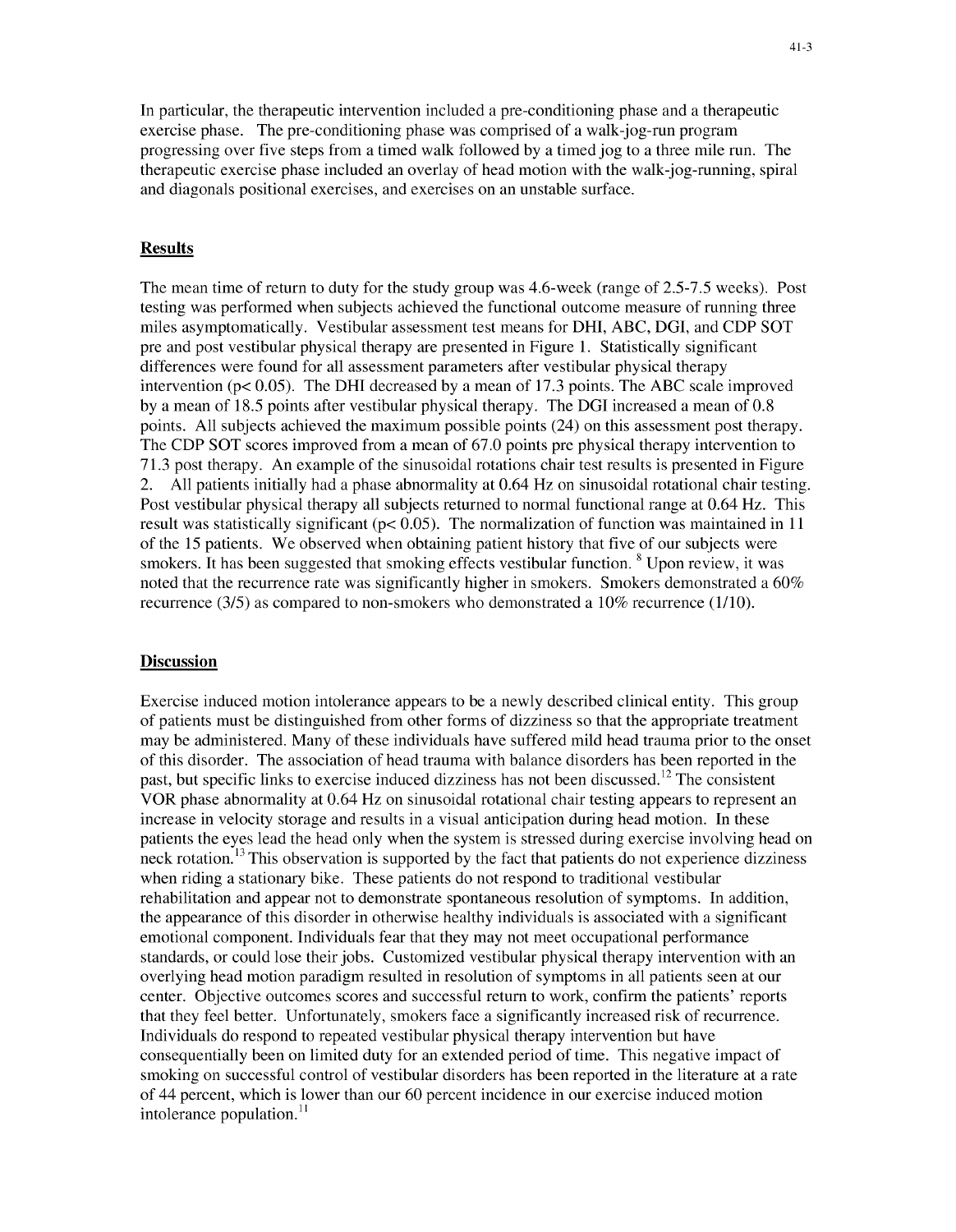#### Conclusion

Exercise induced motion intolerance is a newly described clinical entity which can be diagnosed by history and a small number of objective vestibular physical exam findings. Individuals do respond to the appropriate type of customized vestibular rehabilitation, but do not respond to more traditional rehabilitation techniques. The military nature of our center allows us to see a number of patients with this disorder, and we plan to continue to refine our treatment strategy. We have already begun adding dynamic visual acuity tasking while individuals stand on an unstable surface, and are finding that this may hasten the recovery period. In addition, we are increasing our emphasis on diagonal and spiral patterns of motion that mimic functional activities of daily living and work. The advantage of these techniques is they can be administered in the field and can be tied to the specific operational tasking of the individual.

#### **Bibliography**

- 1. Hillman EJ, Bloomberg JJ, McDonald PV, Cophen HS. Dynamic visual acuity while walking in normals and labyurinthine-deficient patients. J. Vest. Res.9: 49-57, 1999.
- 2. Gottshall KR, Moore RJ, Hoffer ME, Weisskopf P, Wester D. Exercise Induced Dizziness Recognition and Treatment. Abstracts of the 2002 ARO Midwinter Meeting; #486, p. 128.
- 3. Gottshall KR, Hoffer ME , Buskirk J , Kopke, RD, Wester D: Novel approaches to rehabilitation therapy in patients with exercised induced motion intolerance. Presented at the Motion Sickness, Simulator Sickness, Balance Disorders, and Sopite Syndrome Conference, September 9-11, 1998, New Orleans, LA.
- 4. Herdman SJ. Role of vestibular adaptation in vestibular rehabilitation. Otolaryngol Head Neck Surg. 19 (1): 49-54, 1998.
- *5.* El-Kashlan HK, Shepard NT, Arts HA, Telian SA. Disabiity from Vestibular Sympt;oms after Acoustic Neuroma Resection. Am J Otol. 19 (1): 104-111, 1998.
- 6. Clendaniel RA. Outcome measures for assessment of treatment of the dizzy and balance disorder patient. Otolaryngol Clinics North Am. 33 (3): 519-533,2000.
- 7. Gottshall KR, Hoffer ME, Kopke RD, Wester DC, Allen KA, Jackson R, O'Leary MJ. Vestibular rehabilitation after low dose microcatheter administered gentamicin treatment for Ménière's disease. Proceedings of the 4<sup>th</sup> International Symposium on Meniere's Disease. In Sterkers **0,** Ferrary E, Dauman R, Sauvage JP, Tran Ba Huy P (eds). Meniere's Disease 1999 - Update. Kuglar Publications, The Hague, Netherlands. 2000. Pp (663-668).
- 8. Lin CY, Young YH. Effects of smoking on the treatment of vertigo. Otol Neurotol 22(3): 369-72, 2001.
- 9. Powell LE, Myers AM. The activities-specific-balance confidence (ABC) Scale. J Gerontol; 50A: M28-M34, 1995.
- 10. Jacobson GP, Newman CW. The development of the dizziness handicap inventory. Arch Otolaryngol Head Neck Surg; 116: 424-427, 1990.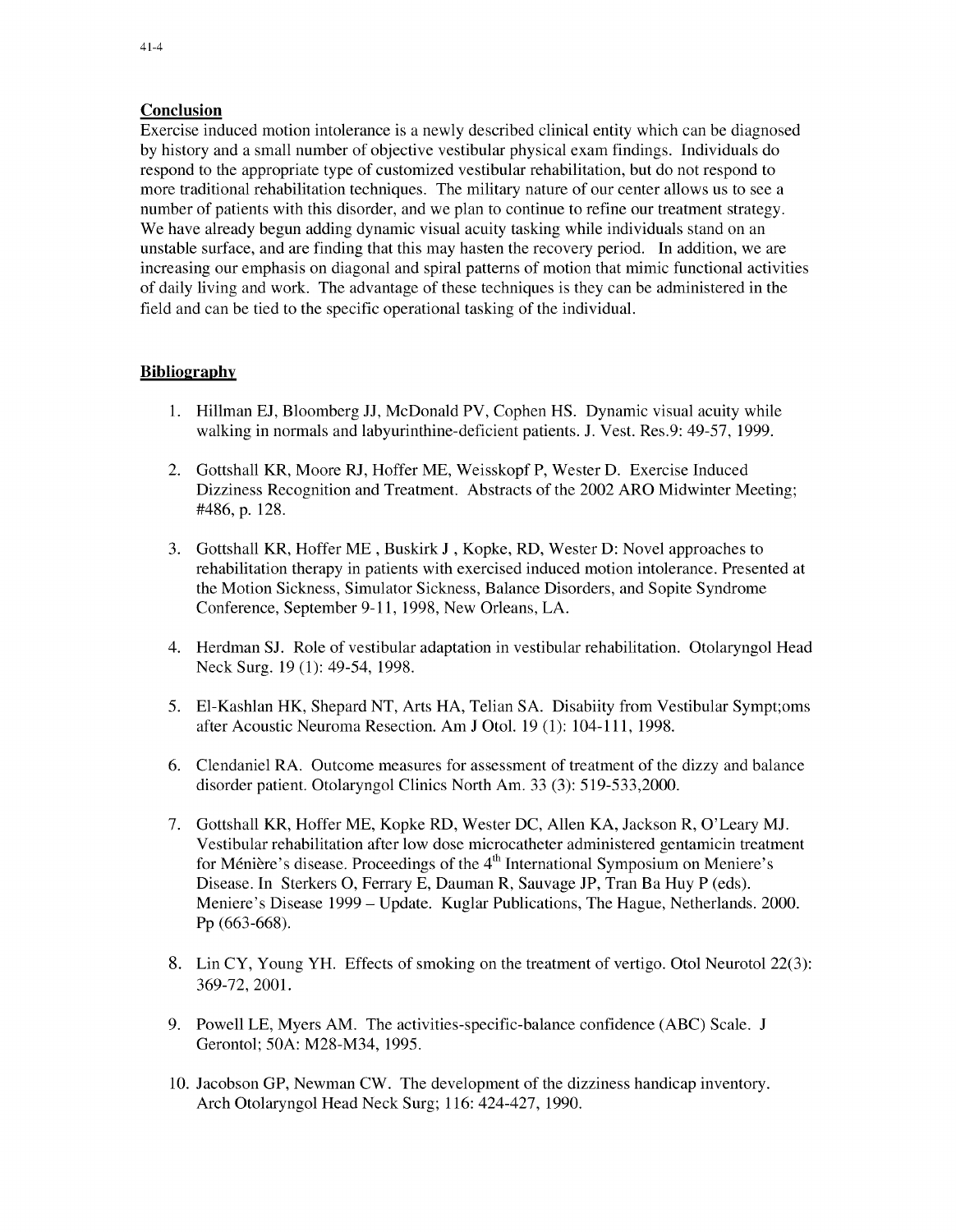- 11. Ommaya AK, Ommaya AK, Damenberg **Al,** Salazar AM. Causation, incidence, and costs of traumatic brain injury in the U.S. Military Medical System. J Trauma Inj Inf Crit Care 40 (2) 211-217, 1996.
- 12. Miles R Personal communication
- 13. Shumway-Cook A, Badwin M, Polissar NL, Gruber W. Predicting the probability for falls in community dwelling older adults. Phys Ther 77 (8): 812-819, 1997.

#### Figure **1**



#### Outcomes Measures

Improvement in DHI, ABC, DGI, and SOT after vestibular physical therapy. Hatched bars show pre-therapy measures and solid bars show post-therapy measures. Reduction in DHI indicates improvement whereas improvement in all other measures is denoted by a higher score. Improvement was seen in all four measures and was statistically significant for all four tests.